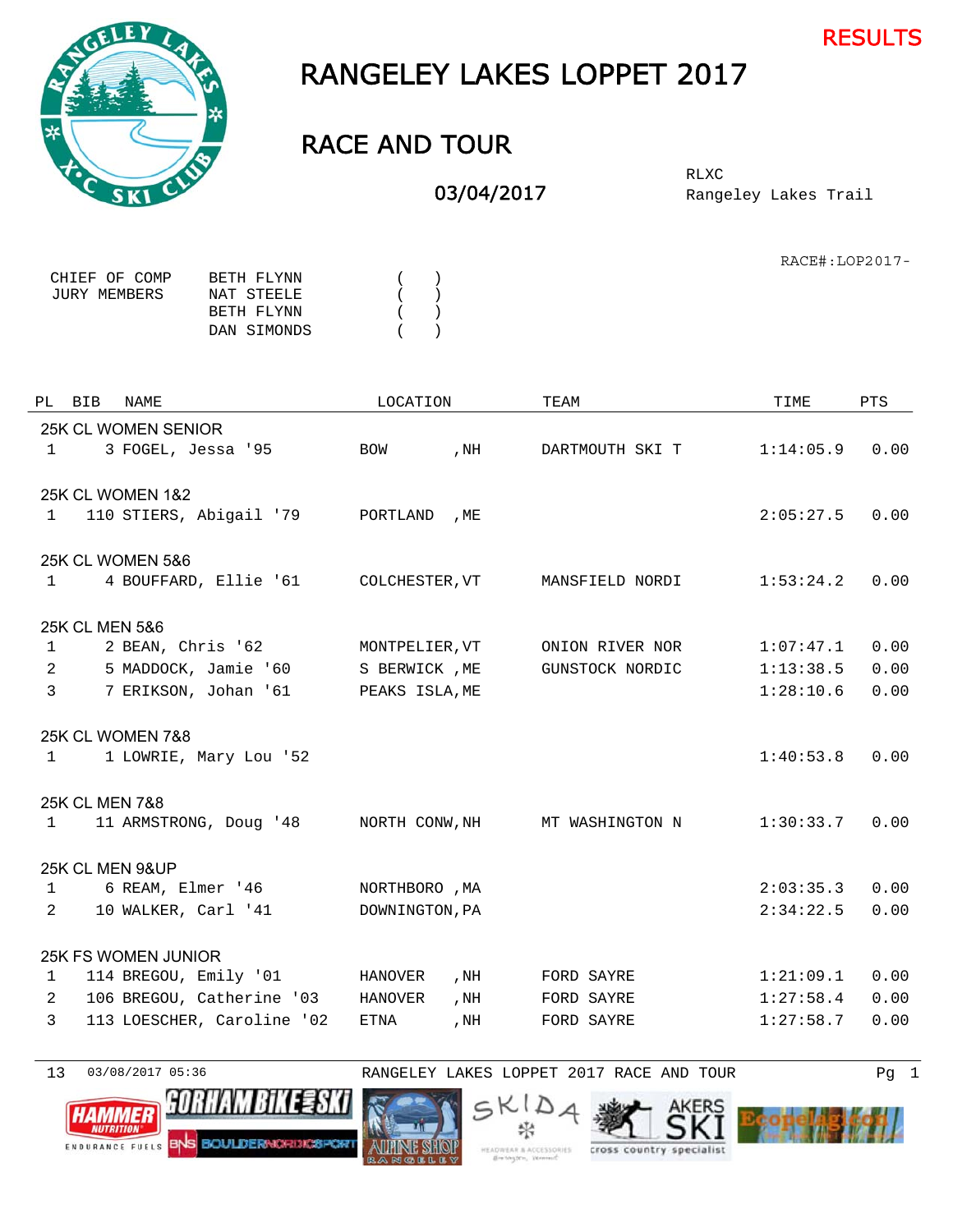| PL             | BIB            | NAME                              | LOCATION       |      | TEAM                     | TIME      | PTS  |
|----------------|----------------|-----------------------------------|----------------|------|--------------------------|-----------|------|
| 4              |                | 94 DANIELSON, Annie '00           | PEACHSM        | , VT | STJ ACADEMY              | 1:58:14.9 | 0.00 |
| 5              |                | 96 HOLDERBY, Frances '00          | SAINT JOHN, VT |      | ST. JOHNSBURY A          | 1:58:15.2 | 0.00 |
|                | 5              |                                   |                |      |                          |           |      |
|                |                | 25K FS MEN JUNIOR                 |                |      |                          |           |      |
| $\mathbf{1}$   |                | 95 SOLNIT, Asher '99              | BATH           | , NH | BRETTON WOODS            | 1:02:04.0 | 0.00 |
| 2              |                | 102 CASTLE, Mason '01             | EAST HARDW, VT |      | ST. JOHNSBURY A          | 1:08:15.2 | 0.00 |
| $\overline{3}$ |                | 109 BUSHEY, Ethan '00             | BARNET         | , VT | ST. JOHN'SBURY           | 1:08:31.6 | 0.00 |
|                |                | <b>25K FS WOMEN SENIOR</b>        |                |      |                          |           |      |
| $\mathbf{1}$   |                | 116 MCNAMEE, Hilary '90           |                |      | DARTMOUTH                | 1:07:45.6 | 0.00 |
| 2              |                | 112 WENSMAN, Jada '93             | GARDINER       | , ME |                          | 1:15:35.0 | 0.00 |
|                |                |                                   |                |      |                          |           |      |
|                |                | 25K FS MEN SENIOR                 |                |      |                          |           |      |
| 1              |                | 101 BEEBE, Thomas '87             | BANGOR         | , ME |                          | 1:06:24.3 | 0.00 |
|                |                | <b>25K FS WOMEN 1&amp;2</b>       |                |      |                          |           |      |
| 1              |                | 108 ADAMS, Maura '80              | PENACOOK       | , NH | LOPPET OFF               | 1:19:33.5 | 0.00 |
|                |                |                                   |                |      |                          |           |      |
|                | 25K FS MEN 1&2 |                                   |                |      |                          |           |      |
| 1              |                | 104 ERICKSON, Brian '86           | AUBURN         | , ME |                          | 1:14:51.2 | 0.00 |
| 2              |                | 98 BAGLEY, Patrick '86            | PORTLAND       | , ME |                          | 1:28:05.3 | 0.00 |
| 3              |                | 105 MARSH, Graham '83             | ARLINGTON , MA |      |                          | 1:32:31.0 | 0.00 |
| 4              | 4              | 117 MIYAMOTO, Taki '78            | AUBURN         | , ME |                          | 1:33:45.9 | 0.00 |
|                |                | 25K FS WOMEN 3&4                  |                |      |                          |           |      |
| 1              |                | 118 BLUMBERG, Jill '70            | HANOVER        | , NH | FORD SAYRE               | 1:49:09.3 | 0.00 |
|                |                |                                   |                |      |                          |           |      |
|                | 25K FS MEN 3&4 |                                   |                |      |                          |           |      |
| 1              |                | 91 DONAHUE, Jason '70             | FREEPORT       | , ME |                          | 1:07:37.9 | 0.00 |
| 2              |                | 135 ROLLINS, Jim '68              |                |      |                          | 1:11:13.0 | 0.00 |
| 3              |                | 92 TRAFTON, Stephen '69           | HOPKINTON, NH  |      |                          | 1:14:37.5 | 0.00 |
| 4              |                | 93 ADAMS, Brian '75               |                |      | PENACOOK , NH LOPPET OFF | 1:26:54.2 | 0.00 |
|                | 4              |                                   |                |      |                          |           |      |
|                |                | <b>25K FS WOMEN 5&amp;6</b>       |                |      |                          |           |      |
| $\mathbf{1}$   |                | 133 THORSON, Cathy '67            |                |      |                          | 2:29:26.8 | 0.00 |
|                | 25K FS MEN 5&6 |                                   |                |      |                          |           |      |
| $\mathbf{1}$   |                | 90 SOLNIT, Aaron '61              | BATH           | , NH | BATH NORDIC              | 1:12:23.4 | 0.00 |
| 2              |                | 132 BATTLE, Mark '65              |                |      |                          | 1:18:11.8 | 0.00 |
| $\mathbf{3}$   |                | 99 GRAHAM, Jeffrey '58            | GLENBURN       | , ME |                          | 1:41:37.3 | 0.00 |
|                |                |                                   |                |      |                          |           |      |
| $\mathbf{1}$   | 25K FS MEN 7&8 | 107 DOUCETT, James '54            | ANDOVER        | , MA | CAMBRIDGE SPORT          | 1:14:33.2 | 0.00 |
| $\overline{2}$ |                | 115 INGALLS, Everett '47 PORTLAND |                | , ME |                          | 1:21:11.9 | 0.00 |
|                |                |                                   |                |      |                          |           |      |

03/08/2017 05:36 RANGELEY LAKES LOPPET 2017 RACE AND TOUR Pg 2





SKIDA 柴



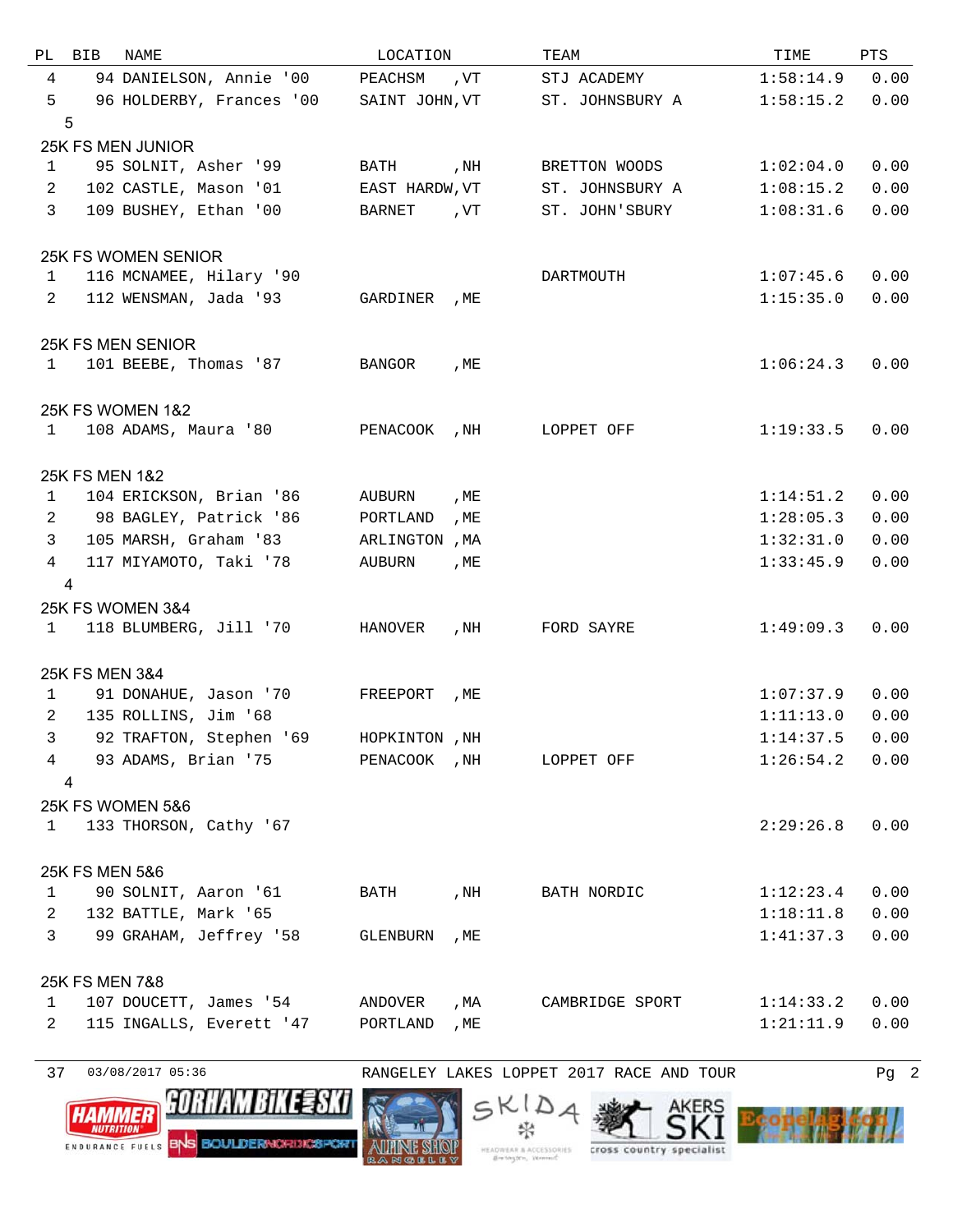| PL             | BIB | NAME                       | LOCATION       |      | TEAM            | TIME      | PTS  |  |
|----------------|-----|----------------------------|----------------|------|-----------------|-----------|------|--|
|                |     |                            |                |      |                 |           |      |  |
|                |     | 25K FS MEN 9&UP            |                |      |                 |           |      |  |
| 1              |     | 119 SIREN, Raul '45        | BRIGHTON P, ME |      |                 | 1:18:05.6 | 0.00 |  |
|                |     |                            |                |      |                 |           |      |  |
|                |     | <b>50K FS WOMEN JUNIOR</b> |                |      |                 |           |      |  |
| $\mathbf{1}$   |     | 88 NAIMIE, Lillian '97     | WILMOT         | , NH | COLBY NORDIC SK | 2:16:30.0 | 0.00 |  |
| 2              |     | 31 KOFFMAN, Lily '97       | ORONO          | , ME | HARVARD SKI TEA | 2:24:32.7 | 0.00 |  |
| 3              |     | 79 LAZZARONI, Julia '97    | PARK CITY, UT  |      |                 | 2:33:08.7 | 0.00 |  |
| $\overline{4}$ |     | 24 MARTIN, Lena '98        | BRUWSWICK , ME |      | COLBY COLLEGE   | 2:33:48.6 | 0.00 |  |
| 5              |     | 14 MARTELL, Annika '97     | WATERVILLE, ME |      |                 | 2:34:00.5 | 0.00 |  |
|                | 5   |                            |                |      |                 |           |      |  |
|                |     | 50K FS MEN JUNIOR          |                |      |                 |           |      |  |
| 1              |     | 8 MCEWEN, Gavin '97        | HANOVER        | , NH | DARTMOUTH SKI T | 1:43:32.6 | 0.00 |  |
| 2              |     | 80 HARMEYER, Henry '98     | BURLINGTON, VT |      | UVM             | 1:46:31.5 | 0.00 |  |
| 3              |     | 35 RHATIGAN, William '98   | NEWTON         | , MA | HARVARD SKI TEA | 1:48:37.3 | 0.00 |  |
| $\overline{4}$ |     | 76 HARMEYER, Bill '98      | BURLINGTON, VT |      | UVM             | 1:54:32.7 | 0.00 |  |
| 5              |     | 53 THEYERL, Ben '97        | ALTOONA        | ,WI  | COLBY COLLEGE   | 1:55:49.0 | 0.00 |  |
|                | 5   |                            |                |      |                 |           |      |  |
|                |     | 50K FS WOMEN SENIOR        |                |      |                 |           |      |  |
| $\mathbf{1}$   |     | 139 WYNN, Carly '92        |                |      |                 | 2:07:14.9 | 0.00 |  |
| $\overline{2}$ |     | 52 WATTS, Mattie '96       | BURLINGTON, VT |      | UVM             | 2:08:10.0 | 0.00 |  |
| 3              |     | 67 LANE, Margaret '95      | HANOVER        | , NH | DARTMOUTH SKI T | 2:10:54.6 | 0.00 |  |
| 4              |     | 74 SMITH, Hannah '93       |                |      | HARVARD NORDIC  | 2:13:02.9 | 0.00 |  |
| 5              |     | 73 SIEGEL, Amalia '94      | <b>BETHEL</b>  | , ME |                 | 2:13:21.7 | 0.00 |  |
| 6              |     | 70 HYDE, Emily '96         |                |      | DARTMOUTH       | 2:13:22.4 | 0.00 |  |
| 7              |     | 33 COLE, Charlotte '96     | CHESTNUT H, MA |      | HARVARD         | 2:13:40.4 | 0.00 |  |
| 8              |     | 81 GROSS, Charlotte '94    | SOMERVILLE, MA |      |                 | 2:25:18.4 | 0.00 |  |
| 9              |     | 66 LANGE, Sarah '91        | BRATTLEBOR, VT |      |                 | 2:30:10.2 | 0.00 |  |
| 10             |     | 65 PISKE, Cara '95         | STEAMBOAT , CO |      | DARTMOUTH SKI T | 2:39:01.6 | 0.00 |  |
|                | 10  |                            |                |      |                 |           |      |  |
|                |     | 50K FS MEN SENIOR          |                |      |                 |           |      |  |
| 1              |     | 83 NADLER, Andrew '94      | CHICAGO        | , IL | DARTMOUTH SKI T | 1:45:48.9 | 0.00 |  |
| $\overline{a}$ |     | 56 GOLDBERG, Zach '94      |                |      | DARTMOUTH       | 1:45:59.1 | 0.00 |  |
| 3              |     | 45 MAMROL, Peter '93       | ANCHORAGE, AK  |      | DARTMOUTH SKI T | 1:46:17.8 | 0.00 |  |
| $\overline{4}$ |     | 69 DEANGELIS, Tyler '93    | READFIELD, ME  |      | LYNX RACING     | 1:48:51.3 | 0.00 |  |
| 5              |     | 29 BLOCH, Jackson '93      | FALMOUTH , ME  |      | COLBY COLLEGE   | 1:48:58.6 | 0.00 |  |
| 6              |     | 61 JOHNSON, Mark '87       | GRAND RAPI, MN |      | LOPPET NORDIC R | 1:51:42.5 | 0.00 |  |
| $7\phantom{.}$ |     | 27 GREEN, Connor '96       | CAMBRIDGE , MA |      | HARVARD NORDIC  | 1:53:46.4 | 0.00 |  |
| 8              |     | 19 HALL, Carter '96        | YARMOUTH , ME  |      | COLBY NORDIC SK | 1:54:33.4 | 0.00 |  |
| 9              |     | 50 TASKA, Ben '89          | EAST CALAI, VT |      |                 | 1:58:42.9 | 0.00 |  |
| 10             |     | 85 PAGE, Dennis '91        | ENFIELD        | , NH | NANSEN SKI CLUB | 2:01:52.7 | 0.00 |  |
|                | 10  |                            |                |      |                 |           |      |  |

50K FS WOMEN 1&2

140 DAVISON, Lea '83 2:09:01.6 0.00





SKIDA ₩



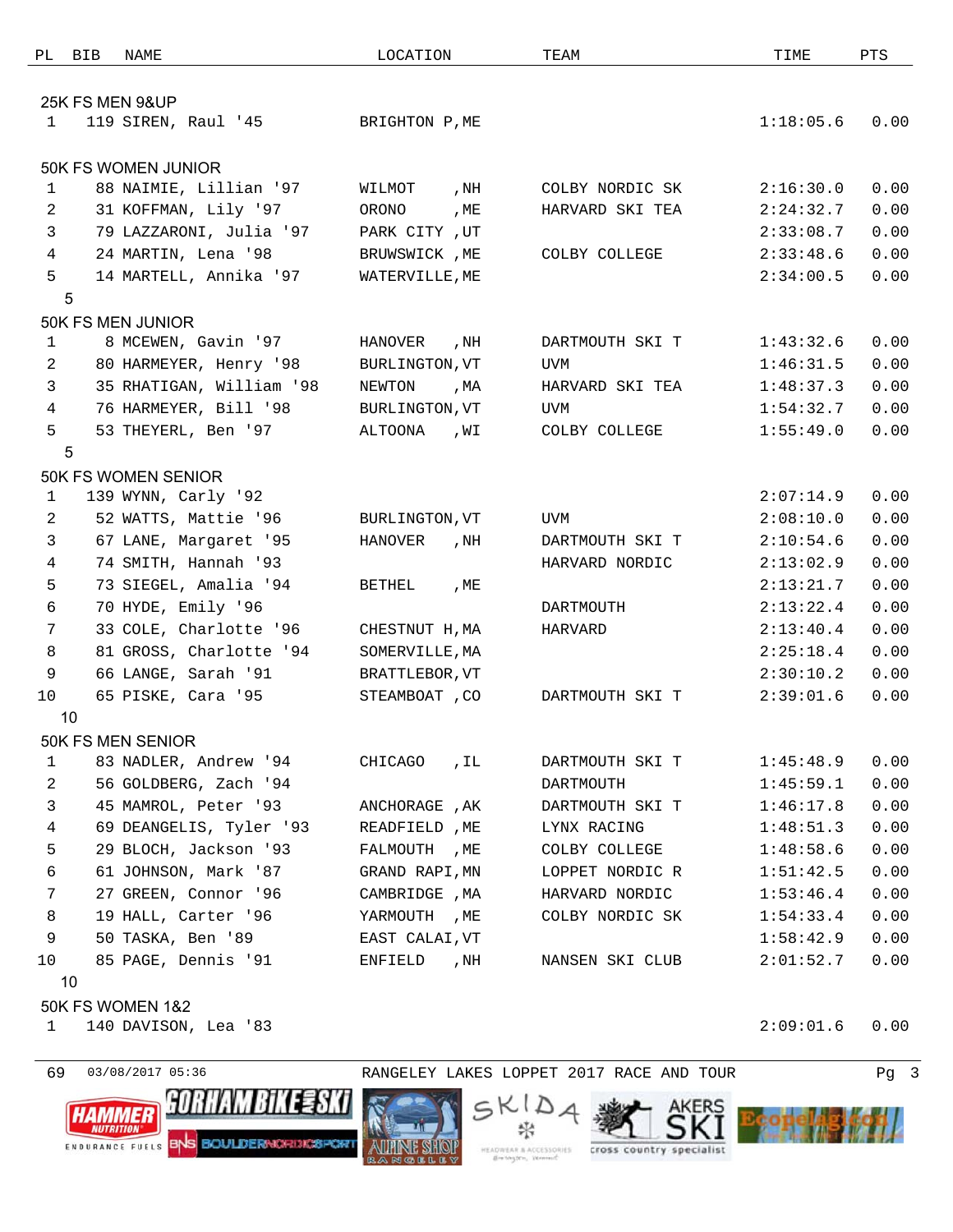| РL             | <b>BIB</b>     | NAME                        | LOCATION        |      | TEAM            | TIME      | PTS  |
|----------------|----------------|-----------------------------|-----------------|------|-----------------|-----------|------|
| 2              |                | 17 SNYDER, Jessica '84      | ARLINGTON , MA  |      | CSU             | 2:17:34.8 | 0.00 |
| 3              |                | 22 CHASE, Alison '85        | ORONO           | , ME |                 | 2:17:51.2 | 0.00 |
|                |                |                             |                 |      |                 |           |      |
|                | 50K FS MEN 1&2 |                             |                 |      |                 |           |      |
| $\mathbf{1}$   |                | 16 HOLLENBACH, Jake '81     | RICHMOND        | , VT | VTXC - TRAPP FA | 1:47:35.6 | 0.00 |
| $\overline{2}$ |                | 86 EVANS-BROWN, Sam '86     | CONCORD         | , NH | LOPPET OFF      | 1:48:39.6 | 0.00 |
| 3              |                | 25 HANNA, George '80        | LEBANON         | , NH |                 | 2:16:08.5 | 0.00 |
| $\overline{4}$ |                | 46 HARKAY, Gregory '83      | ORONO           | , ME | PENOBSCOT VALLE | 2:19:23.8 | 0.00 |
| 5              |                | 15 DEYLING, Brett '84       | LIVERMORE       | , ME |                 | 2:26:06.7 | 0.00 |
| 6              |                | 44 HARBISON, Rick '80       | PORTLAND        | , ME |                 | 2:26:29.0 | 0.00 |
| $7\phantom{.}$ |                | 40 BEAHM, Dave '86          | PORTLAND        | , ME |                 | 2:30:04.9 | 0.00 |
| 8              |                | 13 SCHOWALTER, Michael '80  | CONCORD         | , NH | LOPPET OFF      | 2:49:43.7 | 0.00 |
|                | 8              |                             |                 |      |                 |           |      |
|                | 50K FS MEN 3&4 |                             |                 |      |                 |           |      |
| 1              |                | 58 SAKALOWSKY, John '71     | NEWTON          | , MA | CAMBRIDGE SPORT | 2:01:41.3 | 0.00 |
| $\overline{2}$ |                | 30 BREGOU, Lou '70          | HANOVER         | , NH | FIRST STOP      | 2:06:11.0 | 0.00 |
| 3              |                | 54 PALLEIKO, Jeff '68       | ROLLINSFOR, NH  |      | GUNSTOCK NORDIC | 2:22:38.9 | 0.00 |
| 4              |                | 47 SKACEL, Marek '70        | VEAZIE          | , ME | CSU/ US SKIO    | 2:24:06.9 | 0.00 |
| 5              |                | 55 KRUEGER, Clinton '69     | MILTON          | , MA | CAMBRIDGE SPORT | 2:49:13.3 | 0.00 |
|                | 5              |                             |                 |      |                 |           |      |
|                |                | <b>50K FS WOMEN 5&amp;6</b> |                 |      |                 |           |      |
| 1              |                | 48 SMYTH, Donna '59         | VERNON          | , VT | CAMBRIDGE SPORT | 2:50:30.6 | 0.00 |
|                |                |                             |                 |      |                 |           |      |
|                | 50K FS MEN 5&6 |                             |                 |      |                 |           |      |
| $\mathbf{1}$   |                | 23 HERR, David '65          | CANAAN          | , VT |                 | 2:02:00.5 | 0.00 |
| 2              |                | 20 FEIST, Frank '66         | CONCORD         | , MA | CSU             | 2:05:32.9 | 0.00 |
| 3              |                | 32 MILNE, Andrew '63        | MEDFORD         | , MA | CSU             | 2:12:48.1 | 0.00 |
| $\overline{4}$ |                | 59 GUSTAFSSON, Kurt '65     | <b>BROOKLYN</b> | , NY | AXIS / M.N.S.C. | 2:13:27.6 | 0.00 |
| 5              |                | 57 FALTUS, Robert '57       | WATERTOWN, MA   |      | CAMBRIDGE SPORT | 2:24:48.6 | 0.00 |
| $\sqrt{6}$     |                | 28 TASKA, Todd '59          | LOWELL          | , VT |                 | 2:25:21.7 | 0.00 |
| 7              |                | 38 MESSIER, Steve '60       | JEFFERSONV, VT  |      | MANSFIELD NORDI | 2:31:42.4 | 0.00 |
| 8              |                | 138 SMITH, Thomas '63       |                 |      |                 | 2:33:25.8 | 0.00 |
| $\mathsf 9$    |                | 75 DEAN, Jody '58           | HUDSON          | , MA | CAMBRIDGES SPOR | 2:39:19.0 | 0.00 |
| 10             |                | 62 MELNIKOV, Michael '59    | PLAINVILLE, MA  |      | CSU             | 2:48:22.0 | 0.00 |
| 11             |                | 87 BICKFORD, Geoff '58      | FREEDOM         | , NH | AXIS            | 2:49:26.5 | 0.00 |
|                | 11             |                             |                 |      |                 |           |      |
|                | 50K FS MEN 7&8 |                             |                 |      |                 |           |      |
| 1              |                | 34 JOHNSTON, David '53      | BRATTLEBOR, VT  |      | MANSFIELD NORDI | 2:02:21.7 | 0.00 |
| 2              |                | 136 SYMMES, Fred '56        |                 |      |                 | 2:39:15.0 | 0.00 |
| 3              |                | 42 HARTMANN, Jud '48        | GRAFTON         | , VT | GRAFTON PONDS   | 2:40:55.7 | 0.00 |
| 4              |                | 39 LINDER, Ernst '54        | DURHAM          | , NH | MT WASHINGTON N | 2:44:47.6 | 0.00 |
| 5              |                | 84 DOWLING, Jim '51         | BUCKFIELD , ME  |      | MAINE NORDIC    | 3:02:51.8 | 0.00 |
| 6              |                | 36 KATZ, Bruce '51          | COLEBROOK , NH  |      |                 | 3:06:54.6 | 0.00 |
| 7              |                | 63 BAUMERT, Daniel '53      | LEVANT          | , ME |                 | 3:12:17.5 | 0.00 |
|                |                |                             |                 |      |                 |           |      |

103 03/08/2017 05:36 RANGELEY LAKES LOPPET 2017 RACE AND TOUR Pg 4